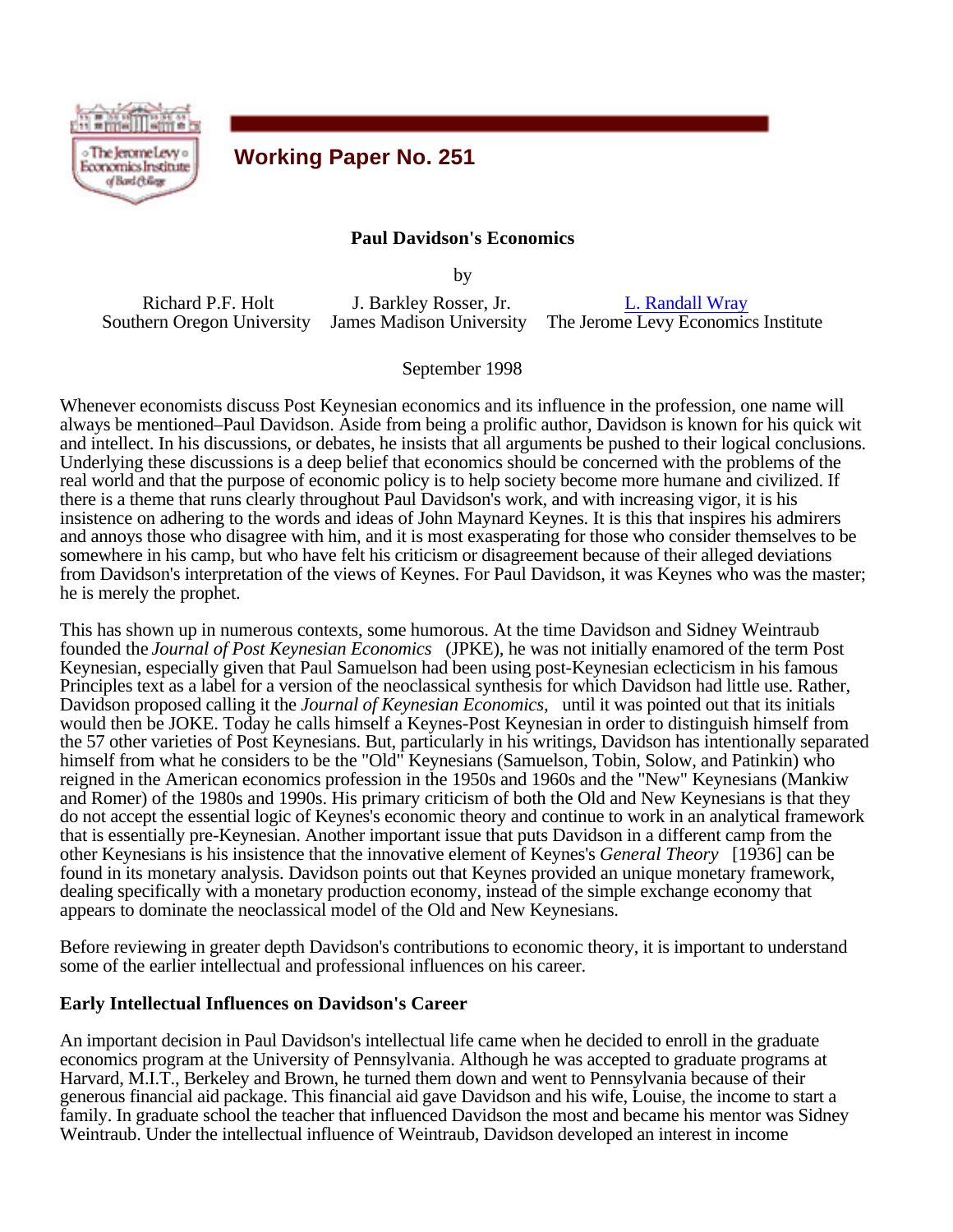distribution, Keynesian macroeconomics and heterodox economics.

Davidson [1965] credits his paper "Keynes's Finance Motive" published in the *Oxford Economics Papers* , as providing him with his first real insight into the role that money plays in Keynes's *General Theory* . In the paper Davidson argues that Keynes added the finance motive for the demand for money to explain how the real and monetary sectors of the economy depend on each other. If entrepreneurs expect that it will be profitable to increase production, and if the finance is there (usually through bank loans), they will enter into money-wage and other forward contracts to produce more goods and services. This shows that finance comes before increases in production and employment, and that money is not neutral since a shortage of money would hold up economic expansion. The publication of this paper gave Davidson the confidence to pursue his ideas of trying to integrate monetary analysis into Keynes's general theory.

Another important paper that contributed to Davidson's intellectual and professional growth was his "Money, Portfolio Balance, Capital Accumulation and Economic Growth" [Davidson, 1968] that was finally published in *Econometrica* . Davidson wrote the paper in response to Tobin's "money and growth" model that appeared in *Econometrica* in 1965 [Tobin, 1965]. The paper presented an alternative approach to money and capital accumulation which Davidson believed was more in tune with Keynes's *General Theory* and *Treatise on Money* . Initially he had difficulties getting the paper published. Nine months after submission he received from the editor of *Econometrica* two referee's reports saying that "Both referee's have found much in the paper of merit, but both feel that it falls short of being publishable in its present form...[because it] is not precise enough in its analytic content." In response, Davidson revised the paper by simply adding some algebraic equations in the text and the paper was acceptable for publication. Davidson hoped that the paper would create some dialogue, particularly from Tobin. This did not happen. In response, Davidson decided that it was time to write a book that would force the issues of money and employment to the table. That book turned out to be *Money and the Real World* , written during his stay at Cambridge University in 1970—1971.

Cambridge turned out to be a rich intellectual experience for Davidson. He found himself surrounded by some interesting and lively colleagues like Basil Moore, Nicholas Kaldor, Richard Kahn, Michael Posner and Ken Galbraith. More importantly, though, was his professional relationship with Joan Robinson. When they first met Davidson and Robinson would discuss draft chapters of his manuscript *Money and the Real World* . Some of their discussions got very heated and she finally refused to speak to Davidson about his work. Nevertheless, when Davidson arrived at his office, which he shared with Richard Kahn at the Faculty building on Sidgwick Avenue, he would usually find a blank sheet of paper with a hand written question from Joan Robinson. Davidson would spend the morning writing his answer and when Robinson went out for morning coffee, he would put the paper with his answer in her office. When Davidson returned back to his office after lunch he would find Robinson's comments scrawled over the paper.

Another important relationship in Davidson's career was his friendship with John Hicks. They met at the International Economics Association Conference on "The Microfoundations of Macroeconomics" in 1975 at S'Agora, Spain. After the conference, Davidson and Hicks corresponded. Through their correspondence and meetings in London and Hick's home in Blockley, Davidson believes that he had some influence, with Hicks changing his mind about the importance of ISLM. Hicks also influenced Davidson on numerous topics like time, liquidity, contracts and expectations. Davidson particularly points to the influence that Hicks had in writing chapter 3 of his 1982 book *International Money and the Real World* .

### **Paul Davidson's Monetary Theory**

Davidson distinguishes Post Keynesian economics (PKE) from the so-called "Keynesian revolution" in terms of five characteristics. First, in PKE, money matters in both the short run and the long run. Second, PKE concerns a "nonergodic" economy, moving from an irrevocable past to an unpredictable future. Third, according to PKE, given uncertainty over the future, money-denominated contracts are the principal method used to organize production, with money contracts representing a rational means used by individuals to reduce "disquietude" about the future. Fourth, there are two special properties of money: its elasticity of production is zero, and its elasticity of substitution approaches zero. Finally, according to PKE, unemployment is a natural outcome of a money-using, entrepreneurial economy. Clearly, every one of these five characteristics is related to the different treatment of money in the PKE approach as opposed to the typical "Keynesian" theory of the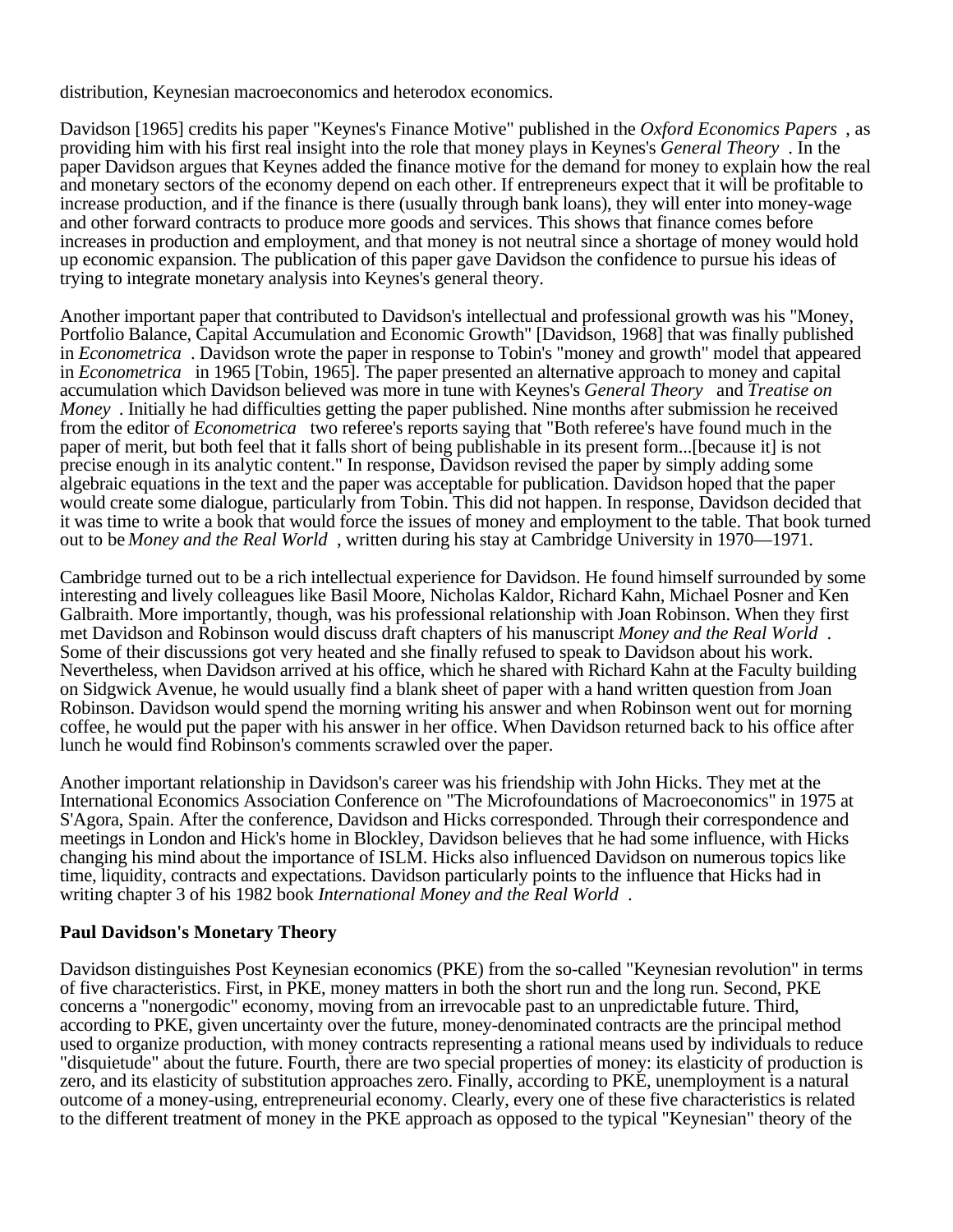textbooks. Rather than demonstrating that each of these characteristics is unique to the PKE approach (and foreign to the "bastard Keynesian" or ISLM approaches), we will focus instead on the distinguishing role that money plays in Davidson's theory.

Many important economic outcomes are nonergodic, in the sense that it is not possible to calculate a probability distribution for alternative events [Davidson, 1978, 227]. At the same time, individuals must take action even when they cannot know (even in a probabilistic sense) the outcome. Perhaps most important, entrepreneurs must engage in time-using production processes on the basis of expectations of future prices, costs, and sales quantities. The most important method used to reduce uncertainty in these situations is to engage in monetary contracts. While it is true that in some situations it would be possible to write "real" contracts, we usually find contracts are normally written in money terms and are ultimately enforceable almost solely in money terms. Money contracts are indeed ubiquitous in all modern economies. Is this a coincidence? Is it due merely to an attempt to minimize "transactions costs"? Are money contracts merely derived from the use of money as a medium of exchange? According to Davidson, the use of money in these contracts can be traced to its essential properties and is not a fortuitous result of the search for the cost-minimizing replacement for barter exchange. Rather, humans invented legally enforceable, money-denominated contracts in order to deal with the unknowable future. Davidson argues that this invention simultaneously freed humans from the "Malthusian" constraints of nature and created for the first time the possibility of involuntarily unemployed resources.

Rather than focusing on money as a medium of exchange, then, Davidson emphasizes the role of money in discharging contractual obligations. Holding money always increases liquidity, defined as the ability to meet contractual obligations as they come due. While one might *use* money as a medium of exchange, one *holds* money only in an uncertain world in which a liquid position is desirable–as Keynes rightly asserted, in a world without uncertainty only the insane would desire liquidity, even if the sane might use money to facilitate exchange. The use of money contracts encourages entrepreneurs to undertake time-using production processes that necessarily involve uncertain outcomes. This can encourage economic growth, but at the same time it can generate unemployment because it becomes possible and even desirable to hold money rather than the products of labor.

According to Davidson, the first essential characteristic of money is that it has negligible elasticity of production; in other words, when the demand for money rises, this does not cause entrepreneurs to hire labor to produce money. This is why money can become a "sink-hole" of purchasing power: if expectations about the future become pessimistic, liquidity preference rises, raising the demand for money and lowering the demand for the products of labor. As money is not produced using labor, the fall of demand for commodities produced by labor is not offset when money demand rises. Further, the second characteristic of money–near-zero elasticity of substitution–ensures that no matter how high the demand for money rises relative to its supply, it will not lead to substitution into alternatives to money. This guarantees that there is no process that would tend to push the economy back toward full employment [Davidson, 1978, 144-147].

Like Keynes, Davidson emphasizes that all assets which last more than one period have an expected return that is comprised of four elements:  $q = c + 1 + a$ , where q is the expected yield, c is the carrying cost, l is liquidity, and a is expected appreciation in nominal terms. Money, the most liquid asset, has a return comprised entirely of liquidity ( l ), as it has no yield or carrying cost (and because its price cannot appreciate in terms of itself). At the other end of the spectrum, plant and equipment have a return comprised almost wholly of expected profits less carrying cost,  $(q - c)$ , where carrying cost can include physical depreciation (while it is conceivable that some plant and equipment could appreciate in nominal terms, this would be quite unusual). Other assets fall between the two extremes.

When liquidity preference rises, the subjective valuation of liquidity (the l) rises, raising the return to holding money. All asset prices then must adjust to equalize expected returns, with the spot price of the least liquid asset–physical capital–falling the most (to raise its  $q - c$ ). When the spot price of capital assets falls below the lowest price at which anyone would produce capital equipment for new sales no more capital is produced, generating lay-offs in the investment sector. As discussed above, the laid-off workers are not able to obtain jobs producing the liquid assets that are in high demand precisely because labor is not required in their production. Unemployment results when the object of desire, money, cannot be produced in sufficient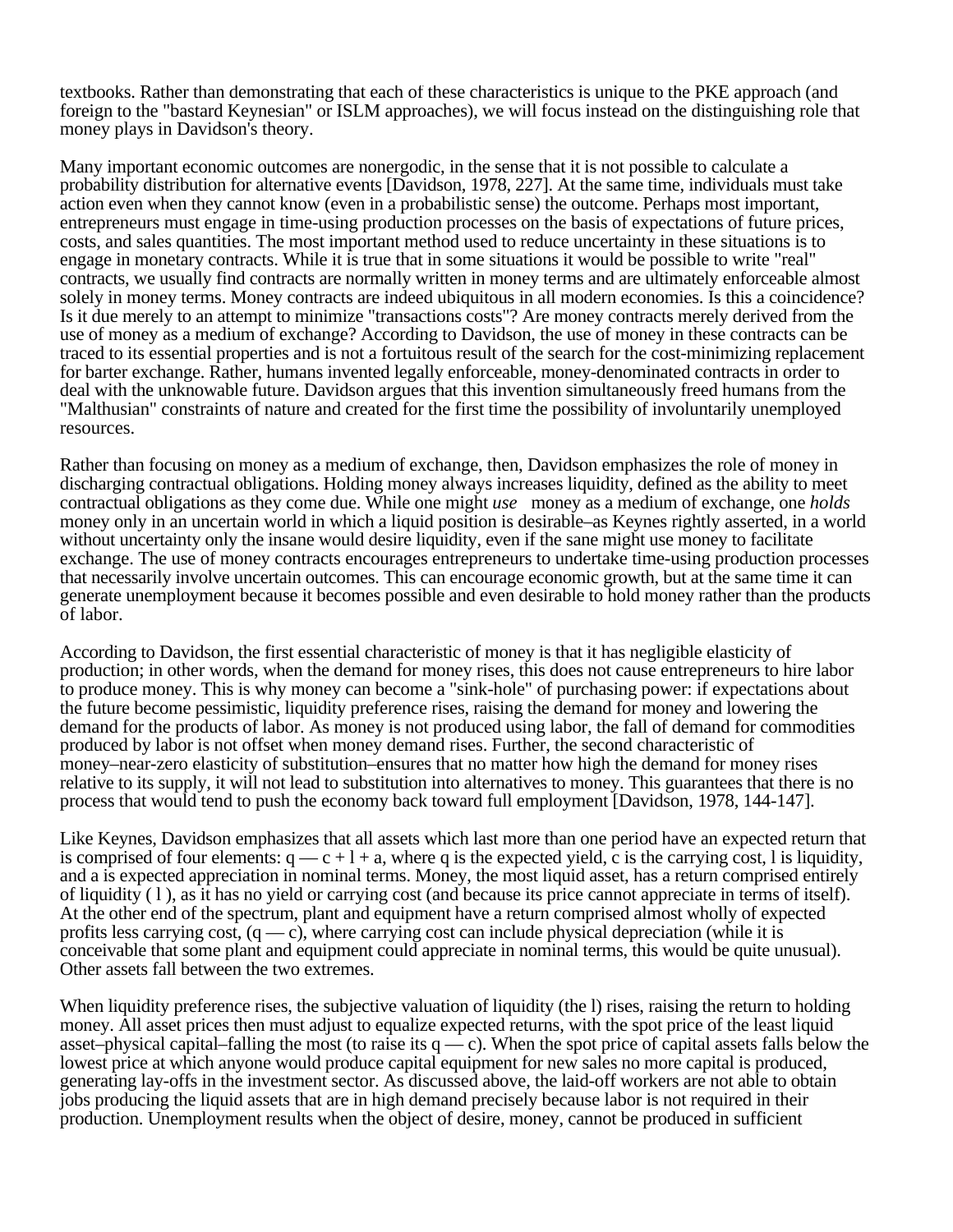quantities to quell the disquietude [Keynes, 1936, 235; Davidson, 1994, Ch.6].

It might seem that Davidson is adopting the typical fixed (or "exogenous") money supply in his exposition. An increase of money demand does not lead to an increase of money supply, so that interest rates are driven upward and cause unemployment. This is not the case. First, the problem is not simply that the supply of money is fixed–if it were, the central bank could always solve the unemployment problem by increasing the money supply and driving down interest rates. In Davidson's view, the problem really is that labor is not involved in the production of liquid assets, so that this would do nothing to put labor to work even if more money were supplied. Second, Davidson explicitly rejects the exogenous money view, arguing that the money supply can be increased through two entirely different processes: the income-generating finance process and the portfolio change process. The orthodox analysis concentrates on the latter: when the central bank engages in open market operations, it changes bank portfolios (including reserves) which then can indirectly affect the money supply "exogenously" as in the deposit multiplier story.

More importantly, the supply of money can be increased to satisfy the private sector's demand for finance. This is related to one of Davidson's first contributions of PKE which was to revive Keynes's emphasis on a fourth motive for holding money–the finance motive–in addition to the three motives listed in all the textbooks (transactions, precautionary, and speculative). As Keynes had argued, the demand for money is at least partially a function of planned spending (and not simply a function of current income and interest rates) because households and firms (and even government) accumulate money in advance of spending. In this case, money demand rises even before spending and income, placing pressure on interest rates. However, so long as banks and other financial institutions accommodate this demand by increasing the money supply, interest rates need not rise excessively to prevent spending from rising. In this case, the money supply increases endogenously to finance planned spending. Like Keynes, Davidson emphasizes that this is the normal case; it is only when liquidity preference rises that the demand for money would not be met as this is a demand for liquidity (or, money to hold) rather than a demand for money to spend. Davidson does allow, however, for rising interest rates as spending, or even planned spending, increases–bank accommodation of money demand need not be complete.

Unlike the orthodox approach to inflation, which sees it as a result of excessive aggregate demand (perhaps as a result of lax monetary policy that has created too much money), Davidson argues that inflation is always a symptom of struggles over income distribution. Like orthodox economists, he believes that the costs of inflation are significant, and it needs to be fought. However, he argues that a more "civilized" method must be used. Rather than trying to reduce demand, he advocates a tax-based incomes policy (TIP) to fight "income inflation" as well as buffer stock programs to fight "spot price" inflation.

### **Paul Davidson's International Money**

Another area of policy to which Davidson has devoted considerable effort and which reflects his adherence to the ideas of Keynes is his proposal to reform the international monetary system [Davidson 1991b, 1992—1993, 1994; Thirlwall, 1979]. Davidson believes Keynes's proposals at Bretton Woods form the sound basis for an international monetary system. Davidson also believes that a major reason for the global deceleration of growth after 1973 was the replacement of the more-or-less fixed exchange rate system of Bretton Woods with a floating exchange rate system, which increased the degree of Keynesian uncertainty in the world economy.

According to Davidson, the current monetary system generates an equilibrium that is far below world-wide full employment because of built-in stagnationary biases. In the present system the onus of adjustment is always placed on trade deficit countries, which are forced to engage in austerity in an attempt to move toward balanced trade. This reduces markets for the products of creditor nations, which also reduces employment in these countries. Davidson argues that the move to flexible exchange rates in the early 1970s made matters worse because falling exchange rates in debtor countries generate expectations of further depreciation, and thus lead to destabilizing speculation. The free market cannot resolve this problem, with some agents stepping in to take long positions, because the short view comes to dominate. Only central banks can stop a run if it develops, but this requires concerted action since speculators can easily swamp the intervention that can be mounted by an individual central bank. Further, only surplus nations really have the wherewithal to intervene, however, these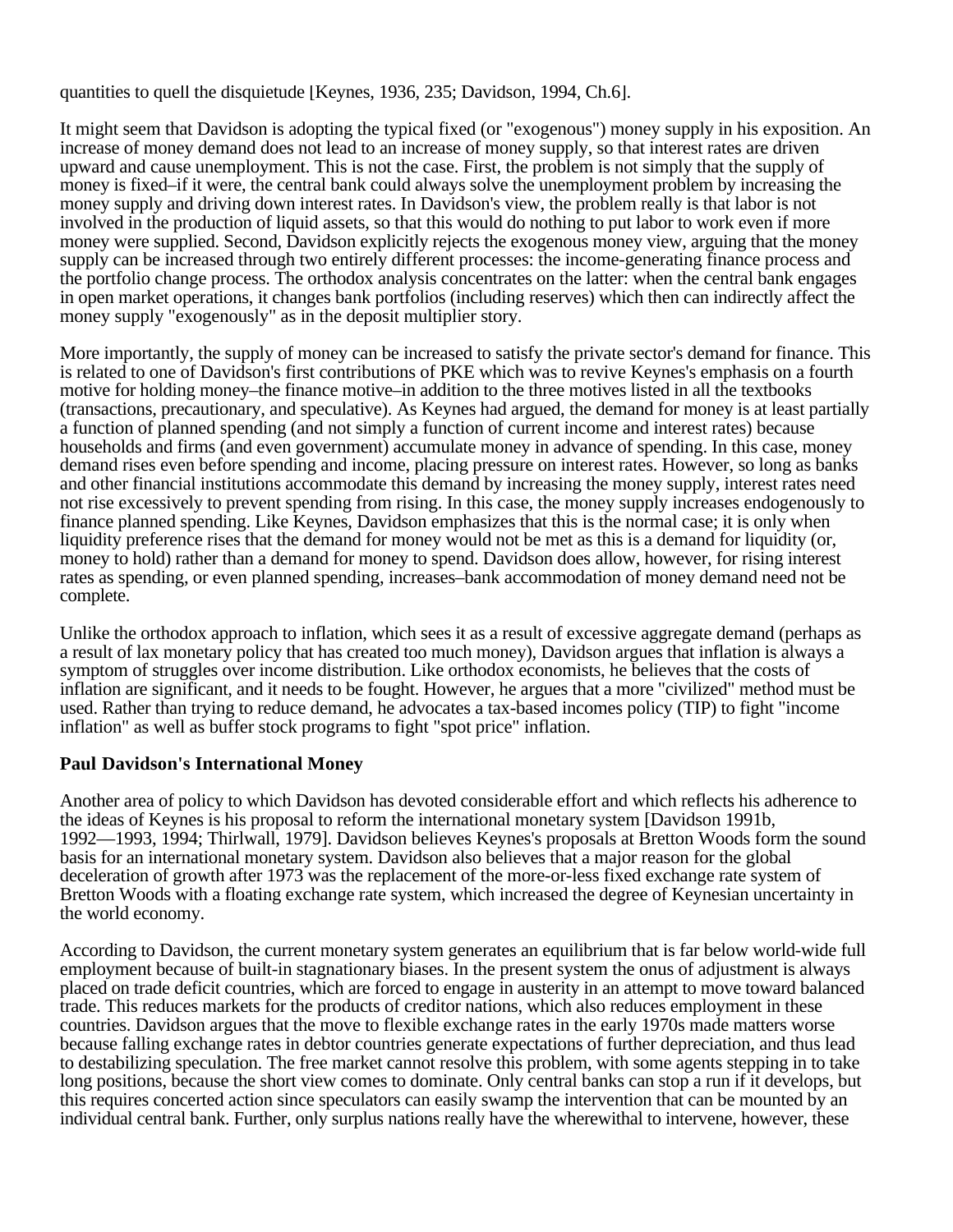nations generally wish to accumulate as much foreign reserves as possible to maintain liquidity. Thus, Davidson links the international situation to his previous analysis of domestic money and liquidity: accumulation of the internationally-recognized reserve asset (now the dollar) reduces national uncertainty and ensures that international contracts can be met as they come due, which in turn exerts a deflationary or high unemployment bias to the world economy. The current system encourages export of both unemployment and inflation even as it fuels speculation and instability.

Davidson advocates fixed exchange rates to encourage use of longer-term money contracts. He would create an international mechanism to "reflux" liquidity from surplus nations that accumulate international reserves to deficit nations. This would be done through creation of an "international money clearing unit" (IMCU) held only by central banks and used for international clearing. An overdraft system would ensure that countries that were temporarily short of IMCU reserves could borrow them from surplus countries. His proposal would place the burden of adjustment on both creditor nations (which would have to "use or lose" their international reserves–spending them for imports, using them for foreign direct investment, or loaning them to deficit nations) and debtor nations (which would be required to make adjustments to reduce trade deficits). Finally, he proposes to ensure that the long-term value of the IMCU remains stable (or perhaps even rises) by forcing each country that experiences inflation to devalue its currency relative to the IMCU.

## **Paul Davidson and Aggregate Supply**

One area where Paul Davidson has truly been a neglected prophet has been his work in aggregate supply

theory<sup>2</sup>. Part of the neglect can be attributed to the current version of aggregate supply and demand analysis used in economics textbooks, which differs substantially from the version put forward by Davidson. Drawing on Keynes's original formulation in the *General Theory* , later formalized by Sidney Weintraub [1958], Davidson's aggregate supply is the Z function that puts expected sales proceeds on the vertical axis as a function of employment. This is clearly different from the standard AS/AD model presented in an aggregate price-quantity space. Davidson initially presented his version in his 1962 *Economic Journal* article [Davidson, 1962] and developed it more fully later in his book *Aggregate Supply and Demand Analysis*

[Davidson, 1964] with his first collaborator, Eugene Smolensky<sup>3</sup>. Most importantly, Davidson argues that the D (demand) and Z curves are not identical, and that so long as one of the components of the D curves is not a function of employment, unemployment can develop regardless of supply conditions–that is, regardless of the competitive nature of markets. In this way, he dispenses with the textbook version of Keynes, which achieves "Keynesian" results only through imposition of "market imperfections."

On the surface, Davidson's version resembles the much derided Keynesian cross model. But, as noted by Colander [1996], it differs by having explicit microfoundations built into the curves. Davidson's version also expresses the curves in money wage units. This allowed him to understand the significance of wage-price (cost push) inflation, today labeled supply-side inflation, well before the Old Keynesians or monetarists, who emphasized excess aggregate demand as the main cause of inflation prior to the oil price shocks of the 1970s. This concern with supply-side inflation became the basis for what are probably the best known and most durable of his policy prescriptions, incomes policies (TIP).

### **Davidson's Contributions to Environmental and Natural Resource Economics**

One of the less known aspects of Paul Davidson's career is his role in developing environmental economics. Curiously this arose initially from his foray, immediately after graduate school, into the world of corporate economic advising for the Continental Oil Corporation in 1960—61. Drawn by the prospect of a generous salary for a young family, Davidson advised the corporation's president and helped him with publicity releases. Many may find this episode in Davidson's career surprising. However, he has always been a supporter of market capitalism, if not of its laissez-faire variety, and has respected the success of hard-working entrepreneurs. At Continental Oil, he was nearly fired from his position when he forecast that the company would do better financially if Kennedy won the 1960 US presidential election. When Kennedy subsequently won and the company did well, Davidson's stock rose in the eyes of the company's president and his advice was sought after until he and his wife, Louise, tired of the corporate political environment, returned to academia at the University of Pennsylvania.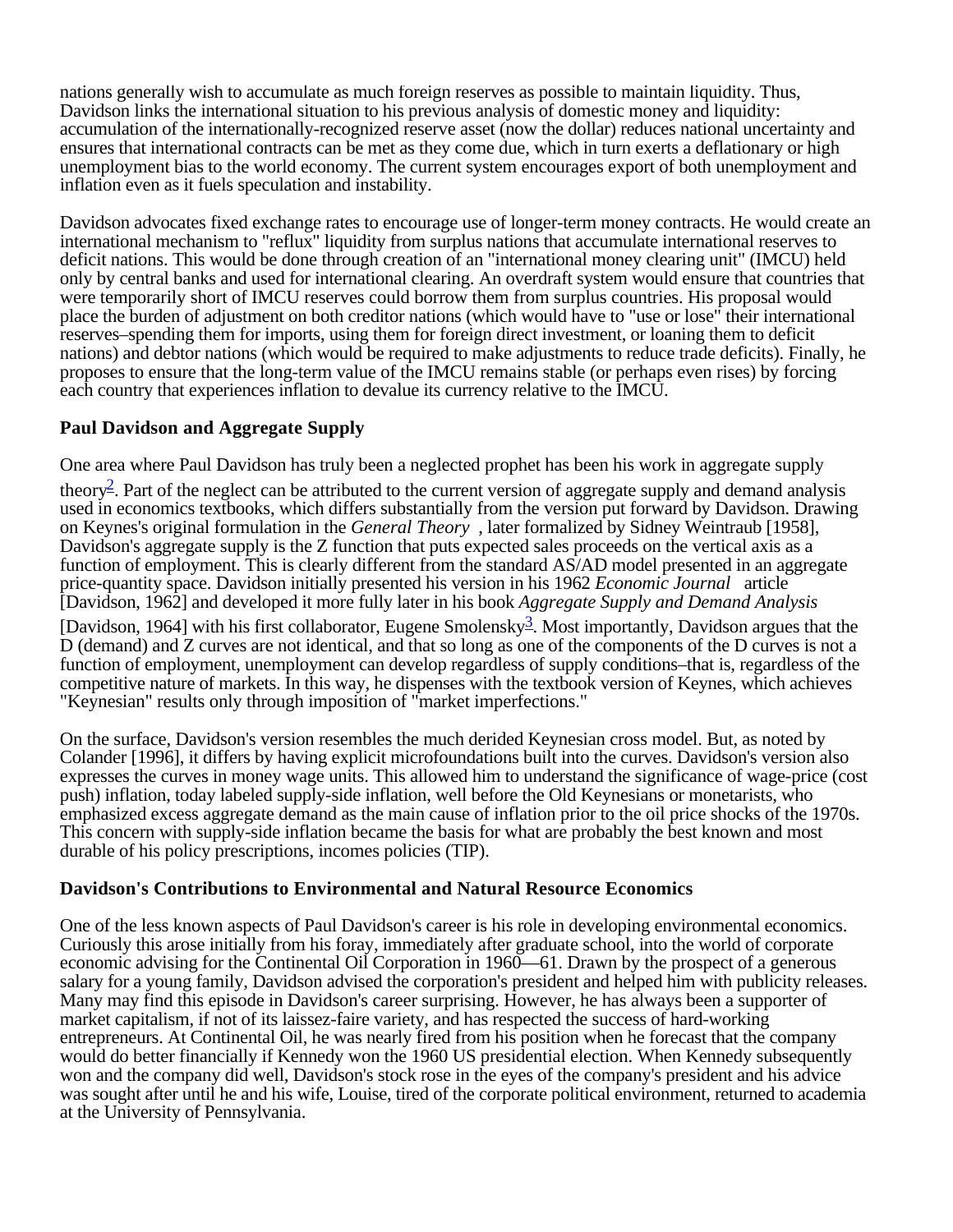This experience at Continental led to a major article [Davidson, 1963] on domestic oil policy, and during the 1970s Davidson continued to write articles in environmental economics, as well as to testify frequently before congressional committees on environmental issues. Needless to say, it is not hard to see a link between this research and his early and insightful willingness to consider the possibility of cost-push inflation and his consideration of methods of dealing with inflation in the form of incomes policies.

Another spinoff of Davidson's experience at Continental was his participation in some of the earliest studies of the recreational demand for water resources [Adams, Davidson, and Seneca, 1966; Davidson, 1967; Cicchetti, Davidson, and Seneca, 1969] which contributed to the development of important methods for valuing non-marketed goods that have since become standard in environmental economics.

Davidson's contribution to environmental economics continued when he served as Chair of the economics department at Rutgers, where he built up one of the first programs in the United States in environmental economics. Many of the first environmental economists to be hired around the US in the 1970s were products of the Rutgers program and Paul Davidson's influence. It was also during the same period that Davidson established Rutgers as the main center for what would be known as Post Keynesian economics by hiring such figures as Alfred Eichner, Jan Kregel, and Nina Schapiro.

### **Davidson and Other Heretics**

While Davidson is, of course, a founding member of the heretical group known as the Post Keynesians, not all of his views are shared by all Post Keynesians. We will identify several controversies, which include methodological differences, theoretical disagreements, and divergent policy prescriptions.

In his review of Money and the Real World, Hyman Minsky criticized Davidson's exposition:

The effort as it stands is an important milestone in the search for a new theory. However, because Davidson does not break with the equilibrium growth vision that underlies standard theory and because the integration of the financial and real dimensions of a capitalist economy is imperfectly realized, the work as it stands does not mark a paradigmatic shift. Davidson's effort is a large step forward but it does not signal our arrival at the destination. (Minsky 1974, p. 7)

Minsky's critique touched on theoretical issues, but more importantly identified the methodological stance that frequently comes up in discussions of Davidson's work. According to Minsky, the "weakness of Davidson's argument is due to his insistence upon integrating the General Theory and A Treatise on Money." (ibid p. 9) In Minsky's view, the Treatise adopted a Marshallian, equilibrium, approach which is quite inconsistent with (and irreconcilable with) the cyclical nature of the analysis of the General Theory. According to Minsky, "Keynes's view [in the *GT* ] was that our lives are spent in transition, and that in every transitory and temporary system state, ongoing, objective, and subjective changes take place which change the behavior of the economy." In contrast, Davidson "still is wedded to the idea that the economic process can be characterized by sustainable equilibriums. His emphasis is upon growth and accumulation as steady rather than as cyclical processes and the essential destabilizing impact of evolving financial and cost relations which take place during each temporary equilibrium is neglected." (ibid p. 11)

Minsky pointed to Davidson's treatment of uncertainty as an example of the inconsistencies that can arise from an attempt to interpret the *GT* on the basis of the theoretical foundation of the *TOM.* According to Minsky, "[u]ncertainty is the fundamental theoretical construct in the General Theory" (ibid p. 11), but "[i]n Davidson uncertainty is an empty bag." (ibid p. 12) In Keynes's exposition, "uncertainty is a useful operational concept because system experience is the common proximate determinant of the ruling states of mind toward uncertainty and the evaluation of uncertain prospects which affect the financial, investment, and portfolio decisions of households, firms and bankers." (ibid p. 12) In the real world, "Uncertainty is of central importance in decision-making because the economy is inherently cyclical." (ibid p. 13) However, because Davidson focuses on equilibrium and stability, "his awareness of the importance of uncertainty does not lead to anything deeper and more fundamental than the scattering of symbols which presumably reflect the state of uncertainty into various equations." (ibid p. 13) In other words, while Davidson links use of money and money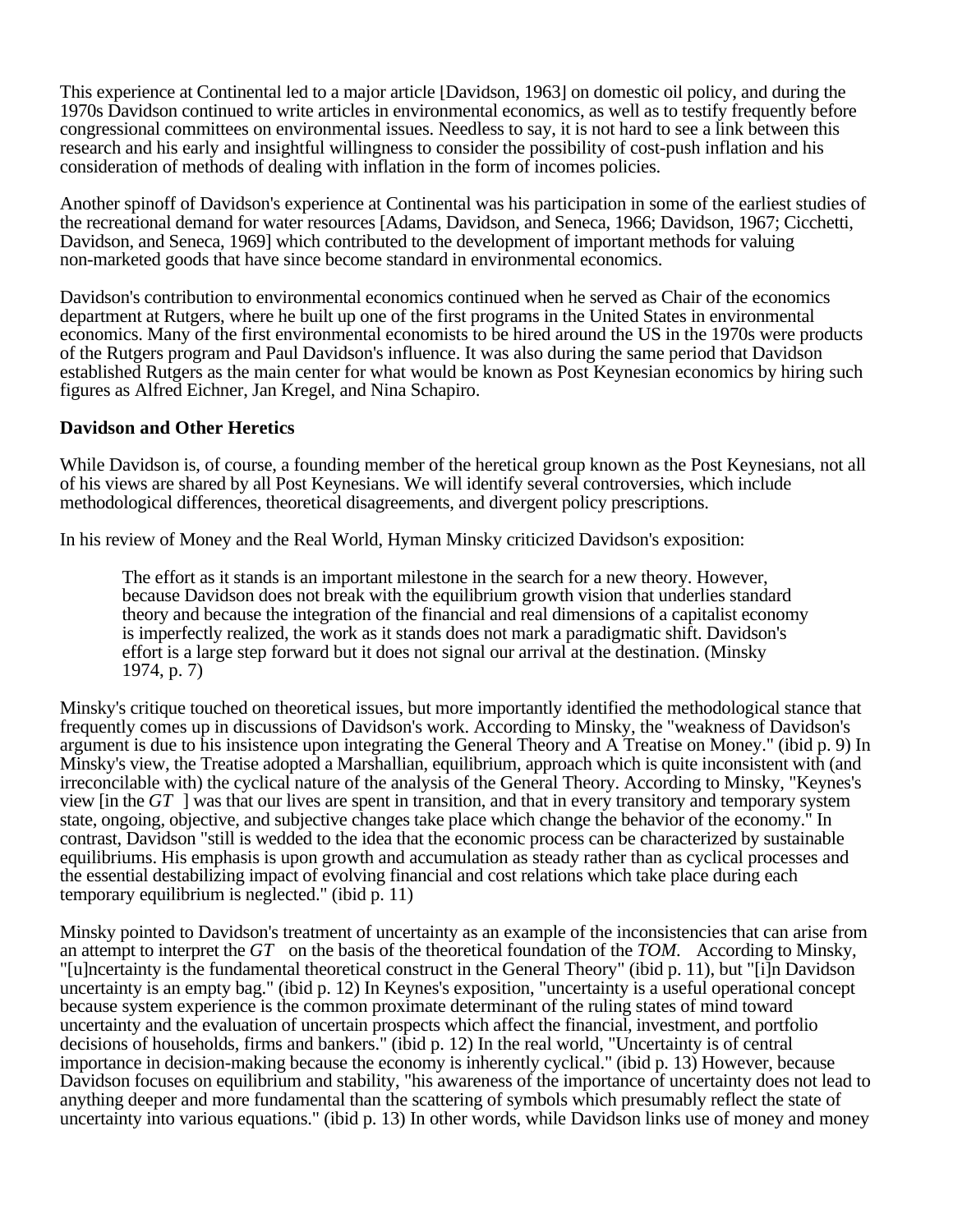contracts to uncertainty, his methodological approach fails to shed light on the transition from one type of structure to the next.

More generally, Minsky and other institutionally-oriented Post Keynesians insist that theory must take account of custom, usages, rules of thumb and of law, inherited portfolios, size and role of government, conventional beliefs, collective memories, and subjective expectations that together determine the "transitory and temporary system state" as the economy cycles between boom and bust. Minsky argued that his version of Post Keynesianism provides a specific theory based on the institutions of modern capitalism. In contrast, Davidson rejects both the methodology as well as the conclusion of this sort of approach. He has argued that he follows the approach of the *GT* , which "developed a more general theory than the classical one..." (Davidson 1994, p. 29) Davidson argues that neoclassical general equilibrium analysis is simply a special case theory which has three more axioms than Keynes's *GT* . Davidson's method, then is to provide the most general theory that allows for money contracts, nonergodic uncertainty, and the special characteristics of money (discussed above). He then shows that such an economy may reach equilibrium before resources are fully employed. However, this equilibrium need not be unstable; indeed, Davidson objects to Post Keynesian analyses that emphasize instability, arguing that real world capitalist economies are remarkably stable. This difference is not merely semantical (is the glass half empty or half full?) but really reflects the underlying method: should Post Keynesians develop general, institutionally truncated, equilibrium theories, or should they analyze institutionally rich, evolving, economies?

Another area of controversy concerns the endogeneity of money, however, this is probably a case in which differences are primarily those of emphasis. As noted, Davidson long ago adopted the endogenous approach to money, but emphasized that money can be introduced to the economy through two distinct processes, the portfolio-change process and the income-generating finance process. The first of these processes is more similar to the orthodox exogenous money approach: the central bank increases reserves, which changes interest rates and induces subsequent portfolio adjustments. Many Post Keynesians adopt a more radical "Horizontalist" approach that insists that central banks cannot determine the quantity of reserves; open market operations and discount window operations are defensive in nature, with the central bank only able to determine the price at which reserves will be supplied. (See especially Moore 1988.) Banks set retail loan and deposit interest rates relative to the central bank's target rate (the fed funds rate in the US) and then accommodate the demand for loans and accept the supply of deposits at those administered rates. The money supply is thus said to be "horizontal" at the loan rate of interest. Davidson has argued (primarily at conferences) that this downplays the importance of portfolio changes as well as the influence that this might have on loan interest rates and the willingness to lend.

Probably a greater source of controversy has been Davidson's views on causes of inflation and appropriate policy for fighting inflation. As discussed above, Davidson believes that inflation is "a symptom of a struggle over the distribution of income" and "the existence of continuing inflation in any society involves some redistribution of real income from the weaker to the more powerful groups in an economy and/or its trading partners." (Davidson 1991a, pp. 89, 91) The appropriate policies are TIP to fight domestic inflation and indexing of the IMCU to fight exported inflation. In contrast, other Post Keynesians attribute inflation to a variety of causes and would recommend a basket of policies to reduce inflationary pressures should they arise. For example, Minsky argued that "prices in our accumulating economy are the carriers of profits and vehicles by which a surplus is forced." (1986, p. 254) In a big government, big firm, big labor economy, "there are a variety of inflations", with inflation "mainly determined by the way the economy is run." (ibid pp. 265, 260) He attributed inflation primarily to the markup over wages (which many call "profits inflation"), rather than to wage pressure, arguing "the behavior of money wages once the inflation barrier is pierced is more a defensive reaction than a cause". (ibid p. 261) Thus, an incomes policy would treat only the symptom but not the primary cause of inflation. Instead, he advocated policies that would increase the production of consumer goods, and which would reduce pressures to increase the markup. Indeed, he not only believed that TIP was impractical and politically infeasible, he also believed it would unnecessarily interfere with the ability of private firms to set prices that would "validate their liability structure" (that is, service the debt issued to finance positions in assets). In private conversations, Minsky worried that the Davidson/Weintraub advocacy of TIP hindered widespread acceptance of Post Keynesianism (and partially for this reason preferred to label himself a Financial Keynesian).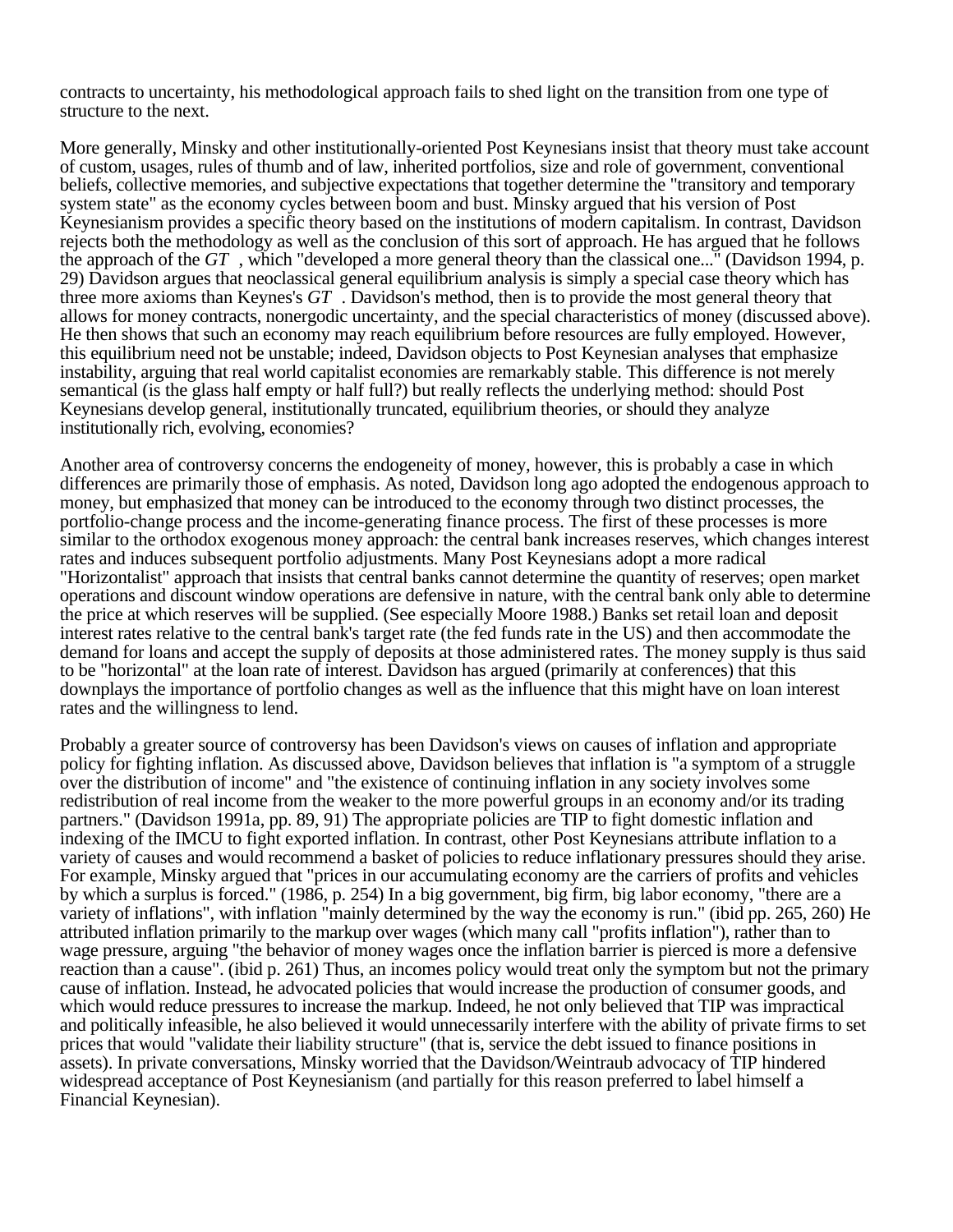More generally, Davidson is more optimistic and perhaps more "mainstream" than many other Post Keynesians about the feasibility and effectiveness of economic policy. He argues: It is the responsibility of a civilized government to act as a balancing wheel in maintaining industry's aggregate sales by using its fiscal powers.... All civilized governments must assume the obligation to assure that:

- a. current aggregate demand is sufficient to encourage business firms to create productive employment for all those who wish to work; and
- b. guarantee that future effective demand will be sufficient to reward entrepreneurs who develop new plant and equipment to improve worker productivity. (Davidson 1991a, p. 77)

He concludes that full employment with price stability is possible, indeed, it is the responsibility of civilized government, and can be accomplished through a combination of countercyclical aggregate demand adjustment (primarily through use of fiscal policy–like Keynes he doubts monetary policy is sufficiently effective) and imposition of TIP. In some respects, this is closer to the position of the "bastard" Keynesians than it is to other Post Keynesians. Indeed, he credits bastard Keynesian policy during the Kennedy/Johnson and Reagan/Bush administrations for achieving high aggregate demand with low inflation (although he recognizes that the rhetoric used in the second case was not Keynesian). According to Davidson, while the policies were Keynesian (and Post Keynesian), the policy-makers never understood the theory behind the policies, thus, abandoned correct policy even though it was working. The policies that Davidson advocates do not appear to require the radical changes to our economy that many other heterodox economists might support, such as a radical redistribution of wealth, income, and power. Nor does Davidson seem to advocate major doses of microeconomic tinkering. Rather, Davidson would have the government ensure a regime of full employment and stable prices, and then leave a great deal of room within which markets would be free to operate.

Another important professional rivalry in Davidson's career has been with James Tobin. In many ways, one would think that Davidson and Tobin would be walking side by side down the Keynesian path. They are both interested in the many of the same issues: the desirability of full employment, the importance of money and financial markets, international economics and social justice. But in Davidson's mind there is one irreconcilable difference between them that won't go away: Tobin does not follow Keynes. Davidson claims that instead of following Keynes and questioning certain fundamental axioms of the classical theory, Tobin has embraced them. This logically leads Tobin, according to Davidson, to an explanation of involuntary unemployment that consists of supply conditions caused by inflexible wages and prices. Davidson argues that Keynes, while holding onto instantaneously flexible wages and prices, recognized that certain fundamental classical axioms needed to be overthrown to achieve a more general theory of employment. By doing this, Keynes was able to show that Say's Law does not hold (i.e., supply does not create its own demand) so long as one component of aggregate demand is not a function of employment, instead of relying on inflexible wages and prices to explain unemployment.

Davidson's second major criticism of Tobin is that his policy implications are contrary to Keynes's. Davidson argues that Keynes believed in permanent government policies whereas Tobin's conclusions lead him to only short-run government efforts such as creating more price flexibility and deregulation. Overall, Davidson's criticism of Tobin is similar to his criticism of both the Old and New Keynesians which can be captured in Davidson's challenge to them and others:

If economists would only take up the challenge of Keynes's revolutionary general theory and investigate the properties of a system of microeconomic demand and supply functions that has thrown out the axioms of ergodicity, ubiquitous gross substitutability, and non-neutral money, then a truly New Keynesianism–dare I say it Post Keynesian economics–could be developed which could again permit economists to provide useful and realistic guides to both micro and macroeconomic policies. This would be a New Keynesianism that Keynes could readily endorse [Davidson, 1994, 302].

### **Why Has Paul Davidson Been Neglected?**

In his essay honoring Davidson, Colander [1996] compares him to Paul Newman in *Cool Hand Luke* and declares that both Pauls are handsome, suave and have a strength of character that is unbreakable. And both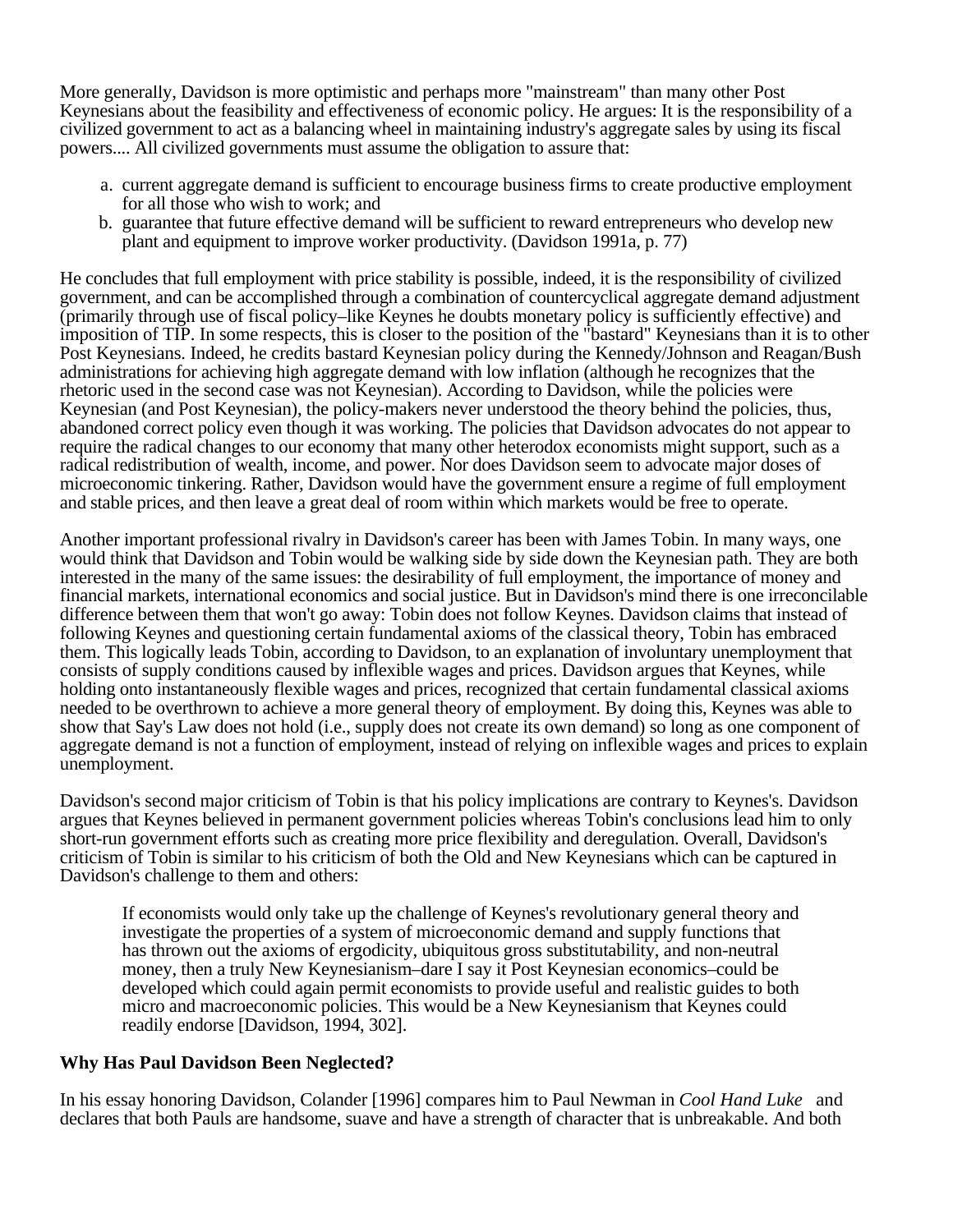suffer from a major failure to communicate [Colander, 1996, 22]. Colander then carries out a translation of Davidson's views into a more standard form, thereby presumably resolving the communication problem. But, we suspect (and as Colander himself realizes) Davidson probably has little use for this solution. The problem runs deeper.

A more important reason has been the recent trend in ideology, politics, and policy viewpoints. Despite his pro-market capitalism, Davidson's policy positions put him towards the left end of the political spectrum, and as there has been a major shift towards the right his views have become increasingly isolated and unfashionable. Although he was never a fan of the Soviet system, its collapse has spilled over to discredit many of the Western European economies that viewed themselves as the civilized halfway houses between the US and the USSR. Some of these, such as Sweden, were the clearest and most successful homes of incomes policies in the form of nationwide collective bargaining and generous social safety nets that fit the Post

Keynesian mold and fit the vision put forth in Davidson and Davidson [1988] $\frac{4}{5}$  of a civilized economy and society. Now many of these nations seem to have lost their moorings and are moving away from these policies and imitating the US system to varying degrees, although some such as Denmark, Norway, Austria, and especially the Netherlands seem to be resisting the trend and doing reasonably well.

This also reflects itself in the ascendance of the Mankiw variety of New Keynesianism in the aftermath of the weakening of the New Classical influence [Mankiw and Romer, 1991]. Davidson is almost certainly correct that this approach probably has more in common with the New Classicism, with which it competes, than it does with the nonergodic Keynes-Post Keynesian approach of Paul Davidson. And this ascendance is not unconnected with the broader political and policy currents mentioned above, symbolized by the rise of such politicians as Bill Clinton and Tony Blair whose New Democrat and New Labour views do not fit in with those of Davidson.

And finally, there has been his "holding their feet to the fire" of criticism of many of those who would be his allies, but whom he finds, rightly or wrongly, to be insufficiently Keynesian. Here is Paul Davidson's greatest weakness and also his greatest strength. As the truest Keynesian he becomes isolated and neglected in the purity of his viewpoint. At the same time, by clearly defining and holding a strongly held position he may have a longer and more significant influence. In the future when people seek an interpreter of Keynes who gives them the real thing, aside from the writings of the master himself, it will be to the writings of Paul Davidson they will turn. In this sense, Paul Davidson will win in the long run by losing in the short run.

#### **Notes**

The authors acknowledge the input from David Colander, Paul Davidson, Louise Davidson, and Eugene Smolensky in writing the article. A shorter version will appear in the *Eastern Economic Journal* .

- 1. See Arestis and Chick [1992], Lavoie [1992], and Arestis [1966] for perspectives on at least some of the 57 varieties of Post Keynesian economics.
- 2. That he has not gone completely unrecognized in this regard can be seen in his having been asked to write the entry on "Aggregate Supply" for the *New Palgrave: A Dictionary of Economic Theory* [Davidson,1987].
- 3. Eugene Smolensky was a fellow graduate student of Paul Davidson at the University of Pennsylvania.
- 4. Greg Davidson is Paul's third son and is an administrator at NASA, not a professional economist.

### **References**

**Adams, F.G, Davidson, P., and Seneca, J.J.** 1966. "The Social Value of Water Recreational Facilities Resulting from an Improvement in Water Quality of an Estuary: The Delaware-A Case Study." In A.V. Kneese and S.C. Smith, eds., *Water Research* , Baltimore: Johns Hopkins University Press.